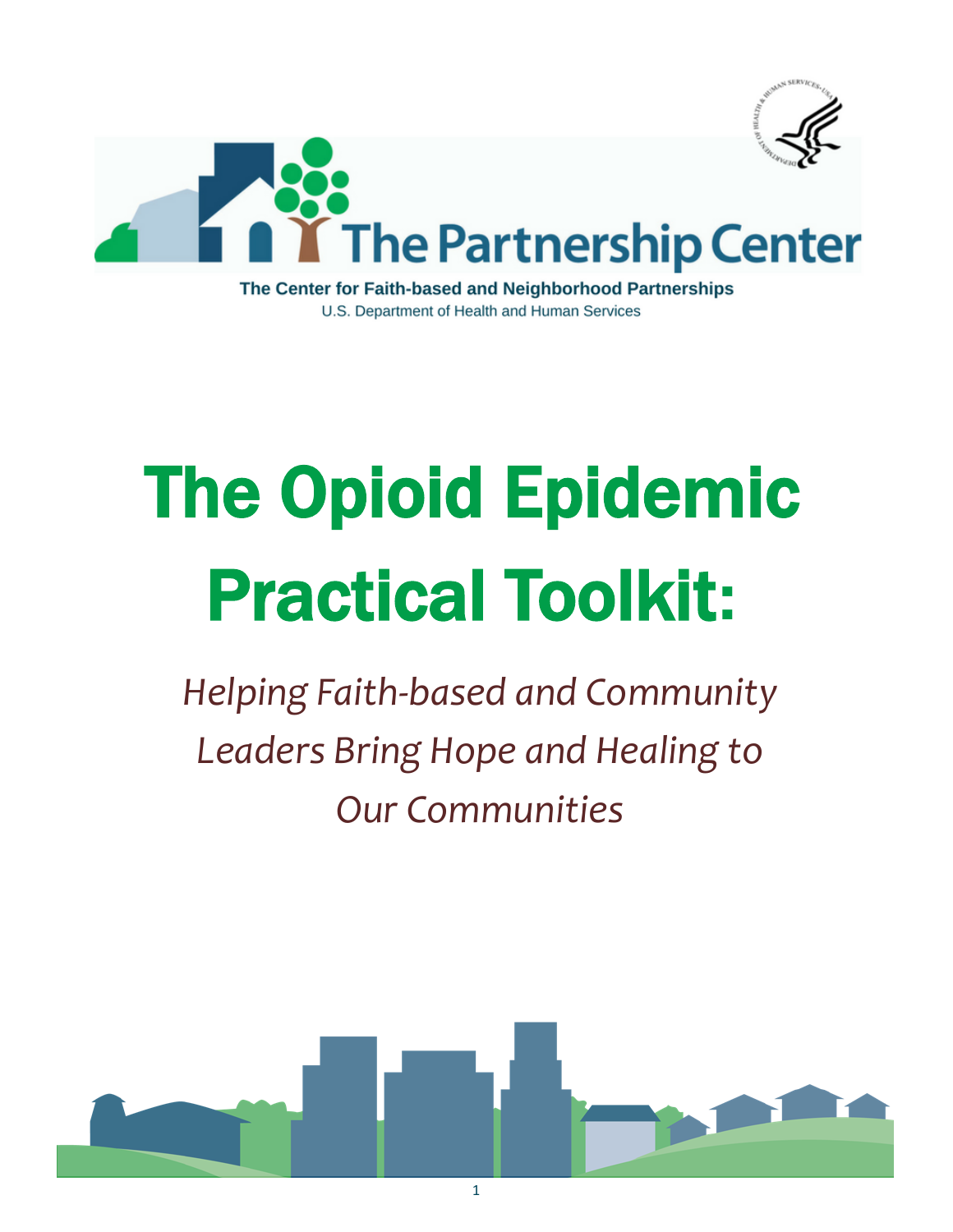*Helping Faith-based and Community Leaders Bring Hope and Healing to Our Communities*



**"Americans of faith have taken a leading role in the compassionate approach we need to take on this [opioid] crisis, and we're eager to support their work, however we can."**<sup>i</sup> 

— *Secretary Alex M. Azar, II, U.S. Department of Health and Human Services*

On average, **115 Americans** die every day from an opioid overdose. In 2016, over 11 million Americans misused prescription opioids, nearly one million used heroin, and 2.1 million had an opioid-use disorder due to prescription opioids or heroin.<sup>ii</sup>

The U.S. Department of Health and Human Services (HHS) recognizes that faith-based and community partners eagerly and willingly step in to meet the needs of their colleagues, friends and neighbors, especially during times of emergency and distress.

**That's why HHS Center for Faith-based and Neighborhood Partnerships** (also known as "The Partnership Center") **created this Practical Toolkit for faithbased and community leaders. We want our partners to be able to respond to the current opioid health crisis — complementing their compassion and local understanding with the expertise of HHS.**

We hope this toolkit is helpful in jumpstarting or advancing your efforts to usher in a culture of compassion toward those who are struggling with addiction, and its often severe consequences.

Thank you for engaging in this issue. We are grateful for your partnership!

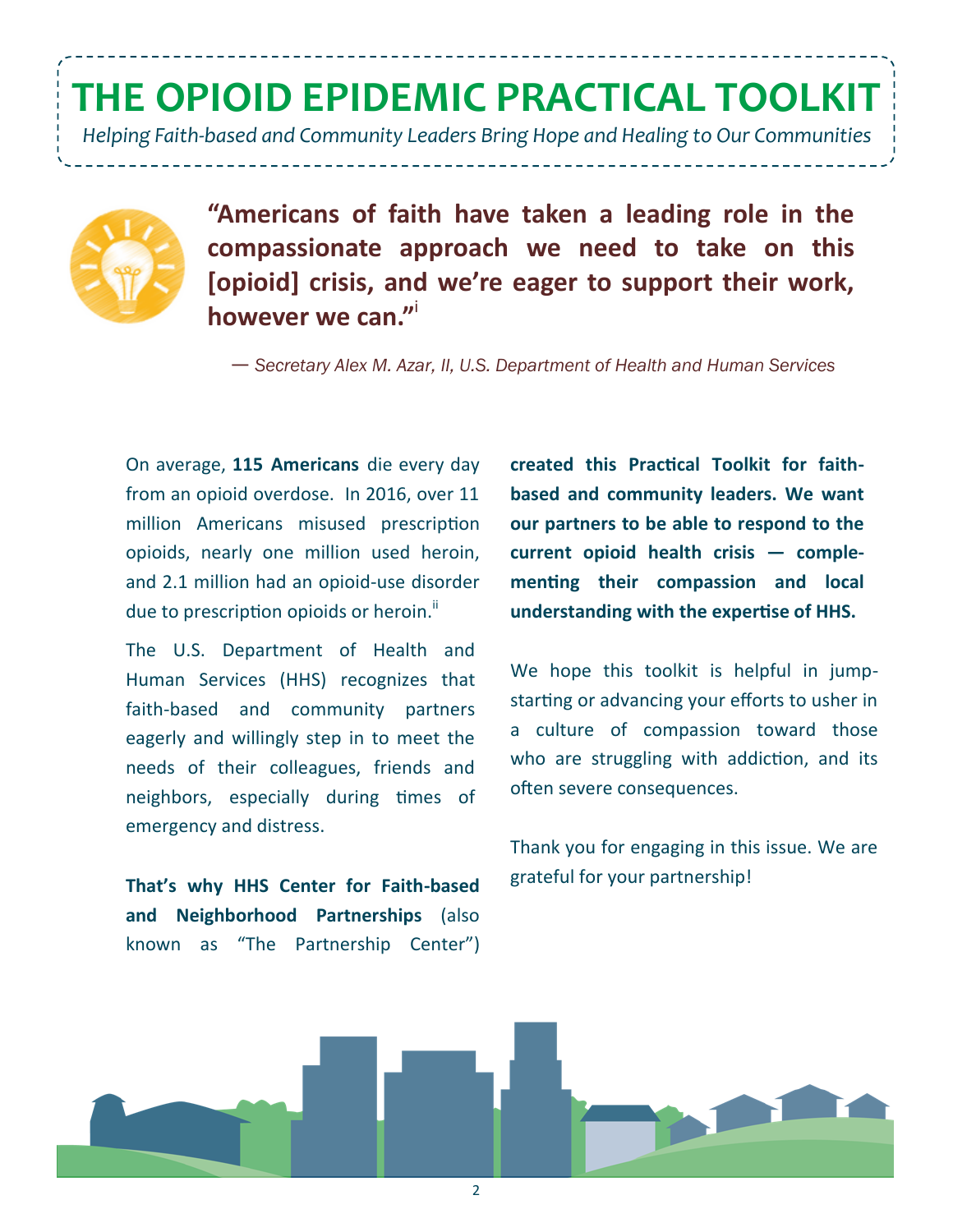*Helping Faith-based and Community Leaders Bring Hope and Healing to Our Communities*

This toolkit, which is segmented into seven key areas, briefly covers practical ways your community can consider bringing hope and healing to those in need. To further complement this kit, we recommend signing up for our monthly webinars, which go into greater detail and highlight promising practices. To be added to the webinar list, email us at Partnerships@HHS.Gov.

| <b>Open Your Doors</b>                    | Host or connect people to recovery<br>programs and support groups                                          |
|-------------------------------------------|------------------------------------------------------------------------------------------------------------|
| <b>Increase</b><br><b>Awareness</b>       | Provide educational opportunities<br>that create understanding and<br>encourage compassion                 |
| <b>Build Community</b><br><b>Capacity</b> | Offer training programs to build the<br>capacity of communities to respond                                 |
| <b>Rebuild and</b><br><b>Restore</b>      | Support individuals and families in<br>rebuilding their lives                                              |
| <b>Get Ahead of the</b><br><b>Problem</b> | Focus efforts on youth and prevention                                                                      |
| <b>Connect and</b><br><b>Collaborate</b>  | Join local substance-use prevention<br>coalitions, so as to inform, connect<br>and strengthen your efforts |
| <b>Federal Resources</b>                  | Inform and educate your community                                                                          |

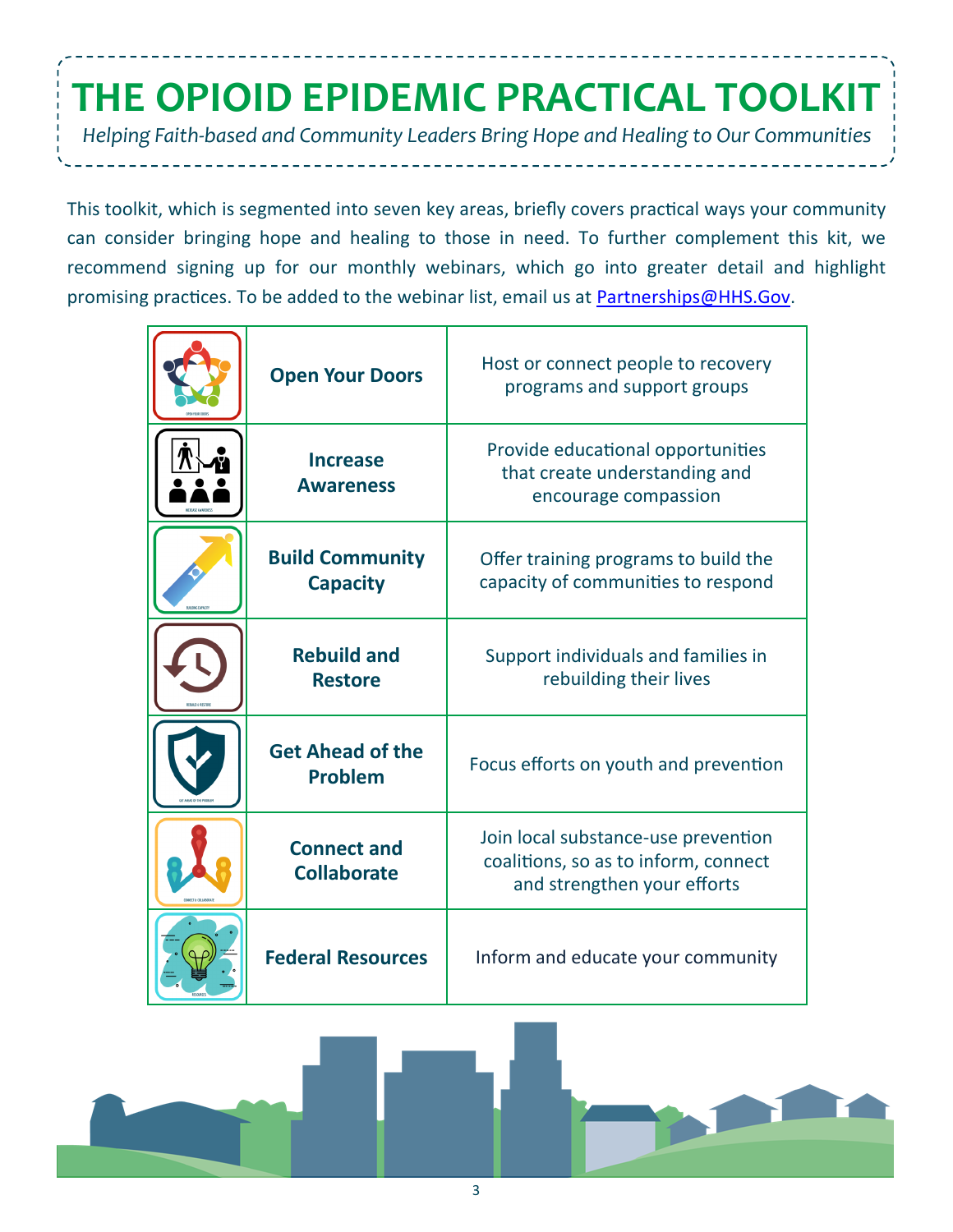*Helping Faith-based and Community Leaders Bring Hope and Healing to Our Communities*



Finding a supportive community and building strong relationships are essential elements to ongoing recovery.

To foster recovery, communities can offer to host programs, such as Alcoholics Anonymous (AA), Narcotics Anonymous (NA), Celebrate Recovery or other support groups. These programs assist those with substance use disorders to feel less alone by connecting them to others who are also in recovery. These programs can also support those receiving medication-assisted treatment (MAT) as part of their recovery. $\mathsf{I}^{\mathsf{m}}$ 

#### **Getting Started**

Here are just a few ways to open your doors to the community:

 **Offer your space** for weekly recovery programs and/or self-help support groups for people with substance-use disorders, as well as their families who may also need support.

- **Connect people** to existing support in your community.
- **Offer free transportation** to treatment services and/or recovery support programs.
- **Advertise local meetings** in your newsletters, community calendars, websites, and social media channels. Consider including:
	- Local [AA.org,](http://www.aa.org) [NA.org](http://www.na.org) and/or [CelebrateRecovery.com](HTTP://www.celebraterecovery.com) mutual aid support groups.
	- SAMHSA's Behavioral Health Treatment Services Locator. [bit.ly/PCPT](http://bit.ly/PCPT-30)-30
	- SAMHSA's National Helpline (Free, confidential help in English/Spanish, 24/7): (800) 662- HELP (4357). [bit.ly/PCPT](http://bit.ly/PCPT-29)-29

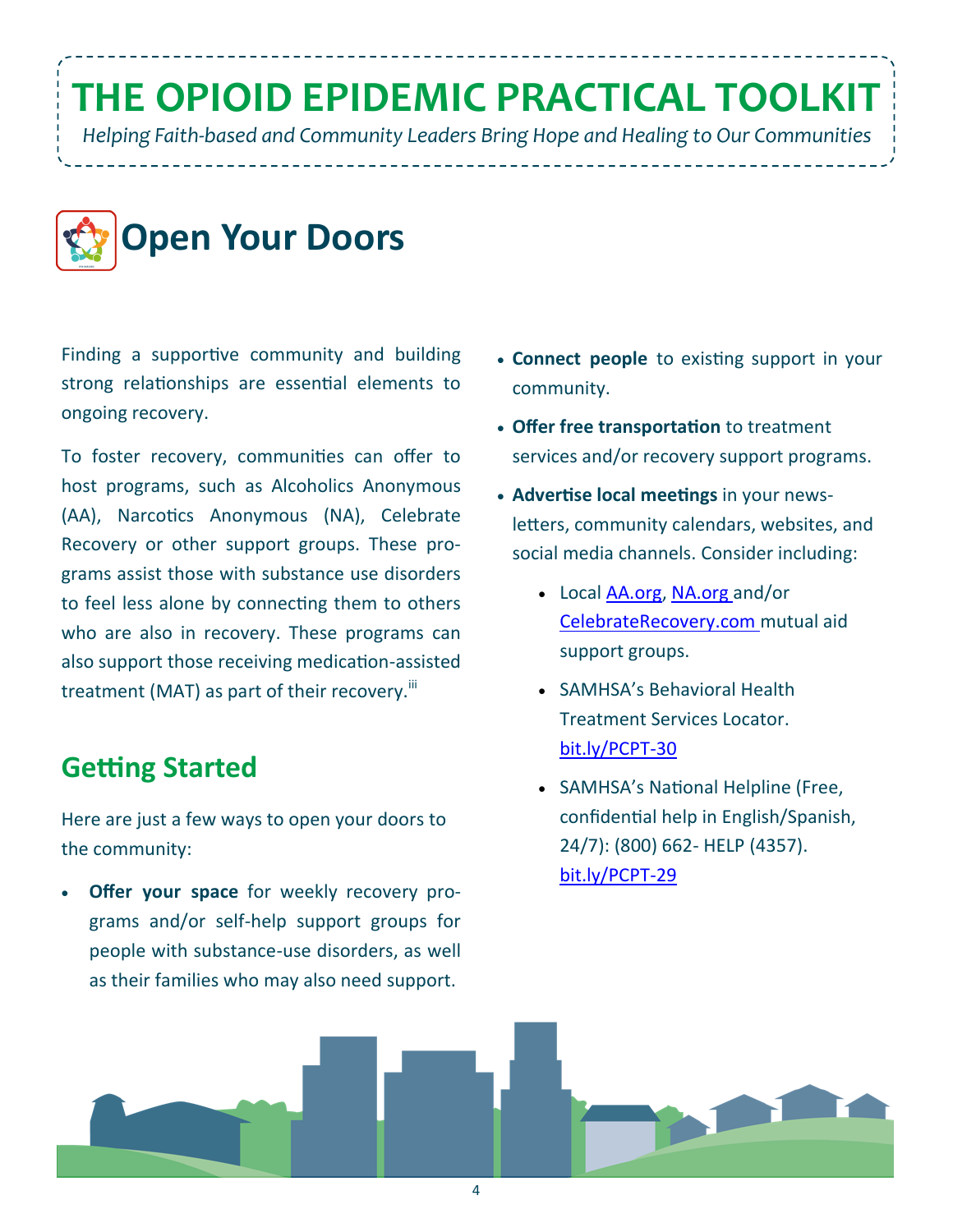*Helping Faith-based and Community Leaders Bring Hope and Healing to Our Communities*



- List your community's programs on United Way 2.1.1., your Facebook® page, or community's event schedule. [211.org](http://www.211.org)
- **When offering public or congregational prayer** — particularly prayers for the sick please pray for people who are suffering opioid or substance use disorder.

**"When I meet a Jewish person who is in active addiction, I do not suggest they go to a synagogue and pray. The first place I'm going to send them is to the appropriate 12-step group."**iv

— Rabbi Taub



A West Virginia pastor wisely said,

**"Churches are not neutral bystanders: What they don't say is just as important**  as what they do say.<sup>v</sup>

As stated earlier, finding a supportive community is essential to recovery. However, old conventions, as well as misunderstandings about addiction and the recovery process, often stand in the way of our communities providing the critical support and connections people need.

Our hope is that as addiction is understood as a treatable, chronic, medical condition — and not a personal or moral failing — prejudice and shame will be replaced by a spirit of compassion and hope that opens doors, hearts, and resources to those suffering with a substance-use disorder.

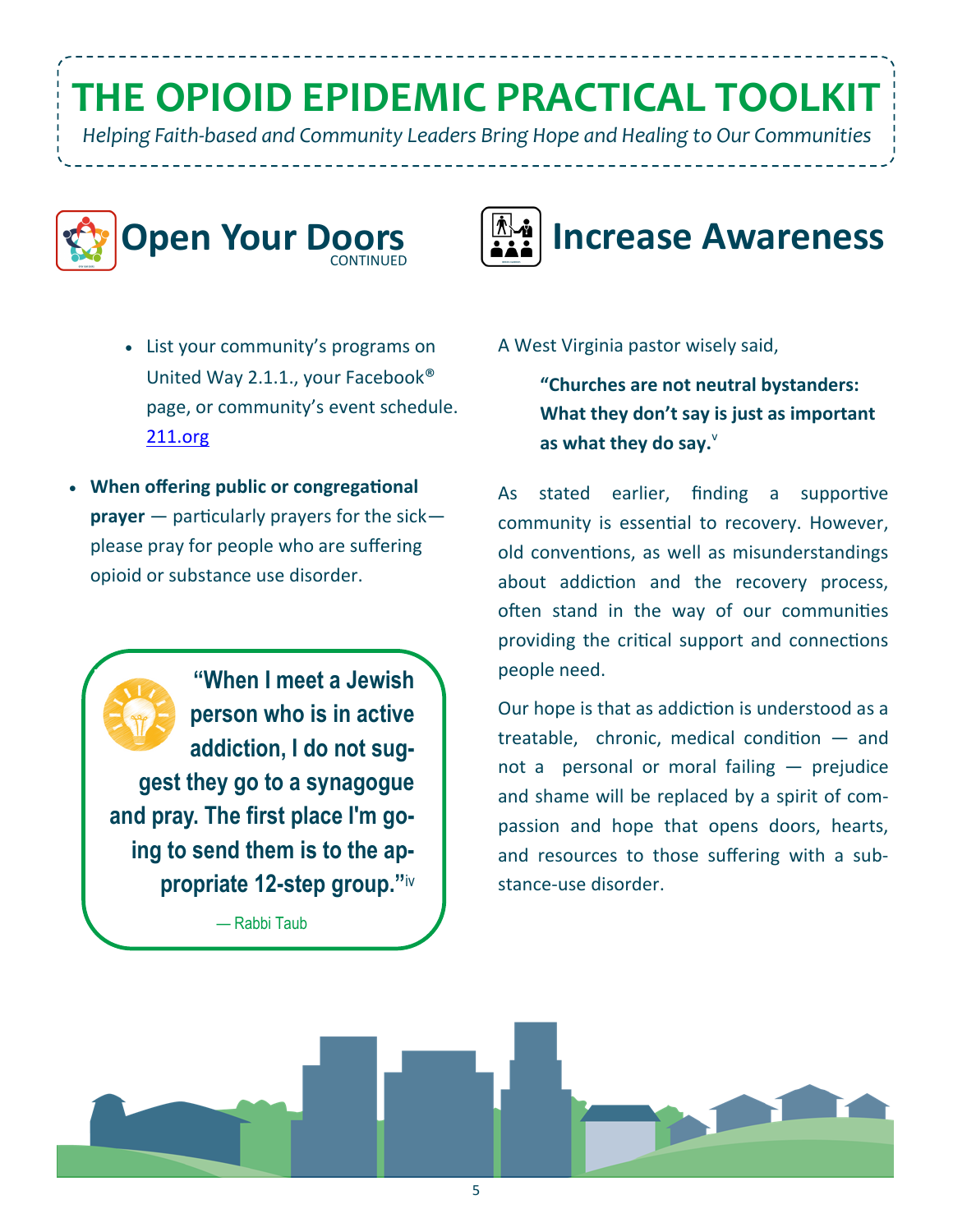*Helping Faith-based and Community Leaders Bring Hope and Healing to Our Communities*



#### **Getting Started**

To help increase awareness, you can partner with local community health experts, law enforcement agencies and others to help educate your community on:

- **Addiction as a Treatable Disease and Long-Term Chronic Condition:** Help community members understand the need for longterm support of people in recovery. [bit.ly/PCPT](http://bit.ly/PCPT-1)-1
- **Medication-Assisted Treatment (MAT):**  Educate your community on MAT and how to offer the best support people need when they are in treatment. [bit.ly/PCPT](http://bit.ly/PCPT-2)-2
- **Pain Management:** Increase patient awareness of pain treatment and management. Learn to ask the doctor: [bit.ly/PCPT](http://bit.ly/PCPT-3)-3
	- "Is this an opioid?"
	- "Is an opioid necessary?"
	- "Are there alternatives to using opioids for pain relief?
- **Adverse Childhood Experiences (ACEs)/ Trauma Informed Approaches:** Help others learn how childhood adversities can actually increase a person's risk for substance misuse and challenge their recovery efforts. [bit.ly/PCPT](http://bit.ly/PCPT-4)-4
- **Safe Drug Disposal:** More than half of those who abused prescription painkillers actually obtained them from friends or family. To address this trend, participate and promote "Take Back Drug Days" in your community and help reduce the supply of prescription opioids getting into the wrong hands. [bit.ly/PCPT](http://bit.ly/PCPT-5)-5
- **Good Samaritan Laws:** Invite local law enforcement officials to talk to your group about the laws in your state that may protect those who are providing and/or calling for help when someone has overdosed. [bit.ly/PCPT](http://bit.ly/PCPT-6)-6

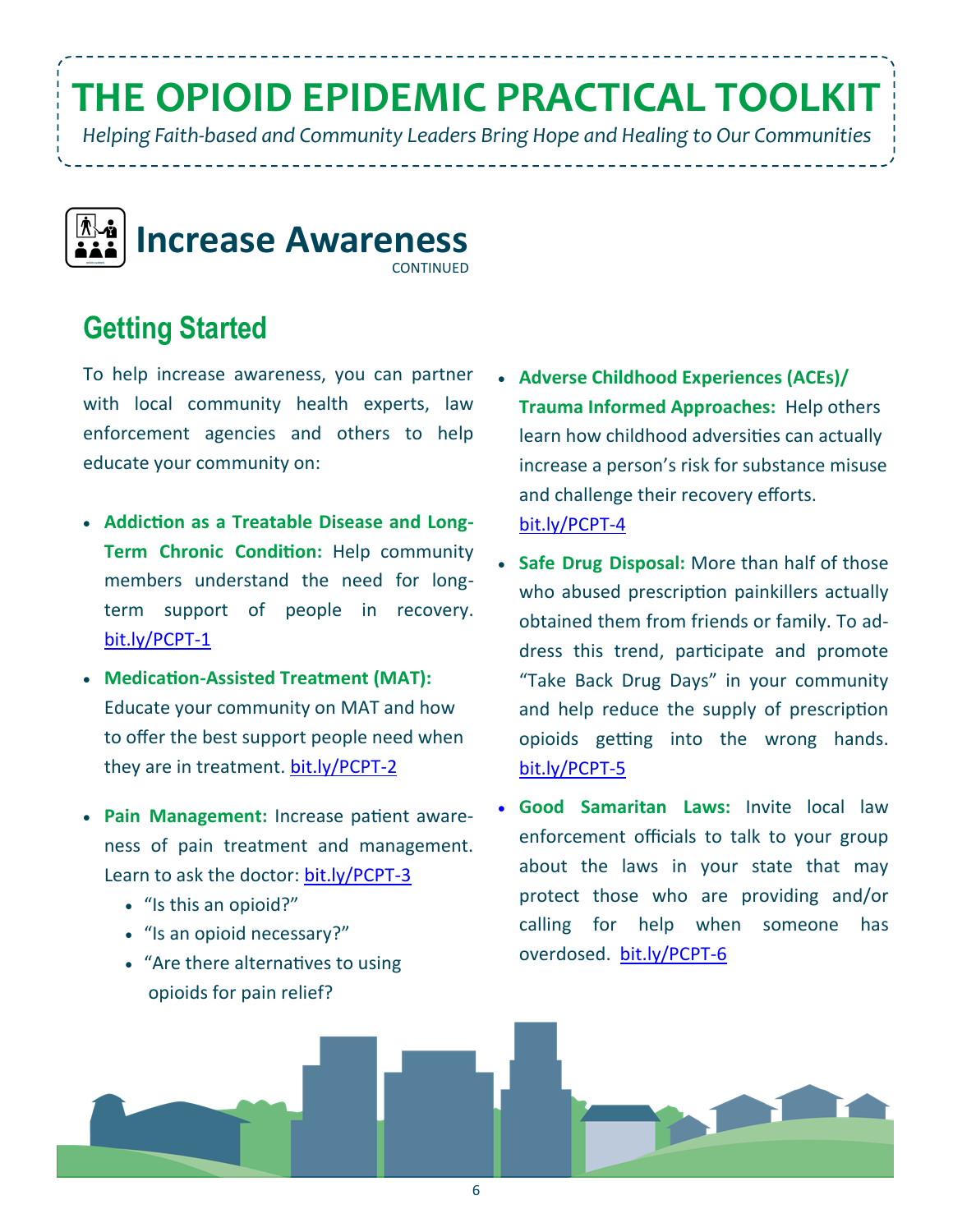*Helping Faith-based and Community Leaders Bring Hope and Healing to Our Communities*



#### **Building Community Capacity**

By referring people to proper treatment and helping them navigate systems of continued care, we can save lives. In fact, leaders in faith and community

**"They are getting into situations every single day without knowing exactly how to react."**v**<sup>i</sup>**

— Bob Hanson, Marshall Health

organizations can be trained to:

- Become a peer-recovery coach
- Make referrals to treatment
- Respond to an emergency situation, and
- Provide ongoing support for those in recovery and living with an addiction.

#### **Getting Started**

Your community can partner local expertise (including public health offices, treatment facilities, hospitals, community health centers or nonprofit service providers) to help deliver capacity-building trainings, such as:

- **Screening, Brief Intervention and Referral to Treatment (SBIRT):** A public health approach to encourage early intervention and refer people to the appropriate treatment and support. [SAMHSA.gov/SBIRT](https://www.samhsa.gov/sbirt)
- **Emergency Response:** Learn how to recognize overdose symptoms and administer naloxone (opioid overdose-reversing drug).
- **Peer-Recovery Models:** Sharing experiences brings hope to people in recovery and promotes a sense of belonging within the community. [bit.ly/PCPT](http://bit.ly/PCPT-7)-7
- **Mental Health First Aid:** Gain the skills to help someone experiencing a mental health crisis. [bit.ly/PCPT](http://bit.ly/PCPT-8)-8
- **Trauma-Informed Approaches and Trauma-Specific Interventions:** Learn about the critical connections between recovery and resilience for people impacted by trauma. [bit.ly/PCPT](http://bit.ly/PCPT-9)-9
- **Motivational Interviewing:** Learn a counseling approach that seeks to facilitate and strengthen an individual's motivation to change misuse of substances and other risky behaviors. [bit.ly/PCPT](http://bit.ly/PCPT-10)-10

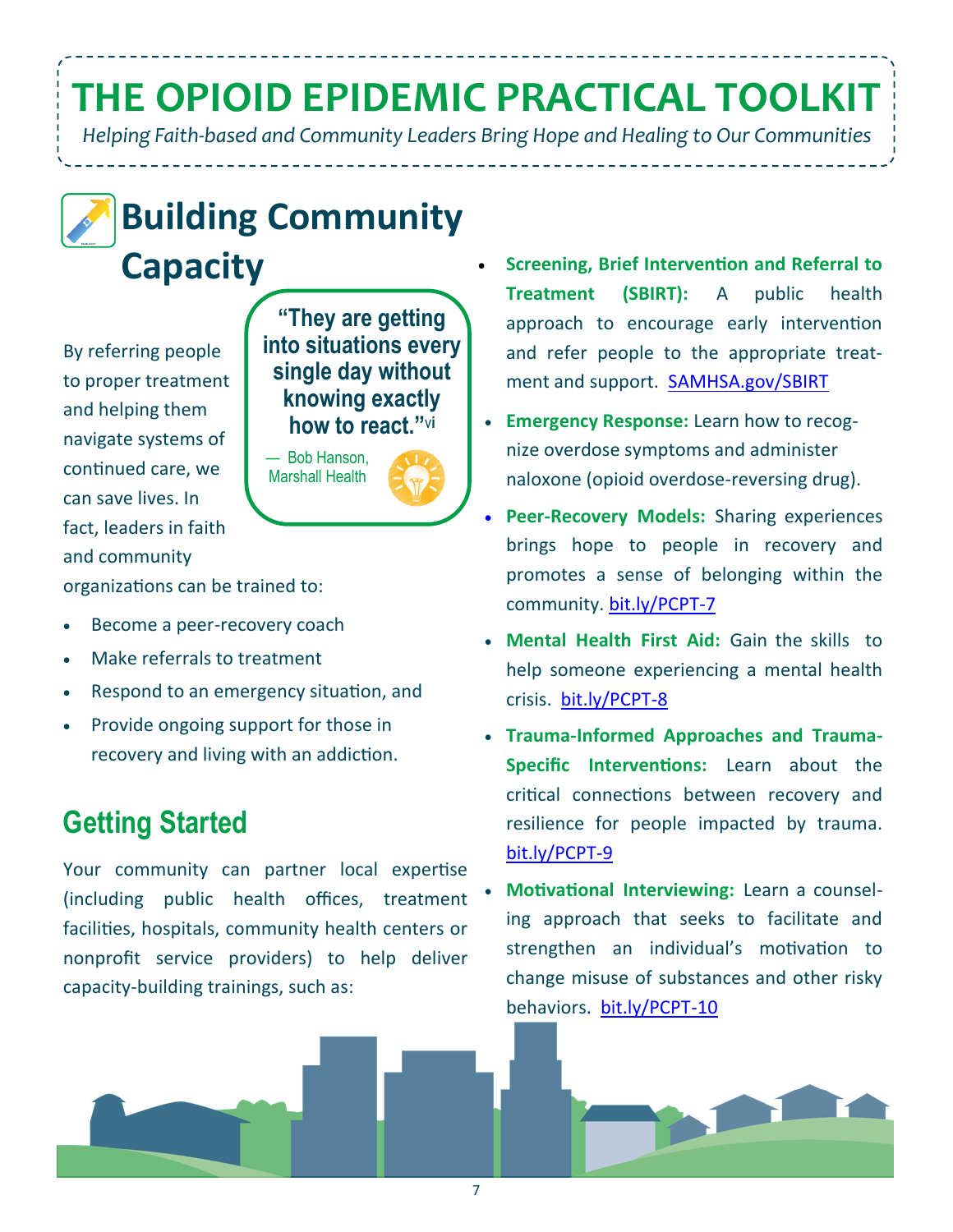*Helping Faith-based and Community Leaders Bring Hope and Healing to Our Communities*



Addiction can leave the lives of individuals and their families dramatically altered by the loss of jobs, homes, or damaged relationships. For decades, faith and community organizations have been providing the kinds of "wrap-around services" that can help to restore and rebuild lives and livelihoods. The opportunity here is to connect those programs to what SAMHSA has identified as the four dimensions that support a life in recovery [bit.ly/PCPT](http://bit.ly/PCPT-7)-7:

| <b>HEALTH</b>    | Overcoming or managing one's<br>disease or symptoms                                                                        |
|------------------|----------------------------------------------------------------------------------------------------------------------------|
| <b>HOME</b>      | Having a stable and safe place to live                                                                                     |
| <b>PURPOSE</b>   | Conducting meaningful daily activities<br>(e.g., job, family care-taking and<br>resources to participate in society, etc.) |
| <b>COMMUNITY</b> | Having relationships and social<br>networks that provide support, friend-<br>ship, love and hope.viii                      |



**"Drug addiction makes it hard to function in daily life. It affects how you act with your family, at work, and in the community. It is hard to change so many things at once and not fall back into old habits. Recovery from addiction is a lifelong effort."**vii

—NIDA's "What Is Relapse?"

#### **Getting Started**

- Provide help with employment readiness, housing, transportation, food, clothing, or assist with child care.
- Designate a community leader to connect people to essential services by creating a database or using United Way's 2-1-1.
- Offer life readiness and coaching programs for formerly incarcerated citizens reentering society.
- Coach people how to manage their finances.
- Support local foster care families by gathering resources, donating clothing items and/ or other much-needed necessities, including cribs and car seats.ix

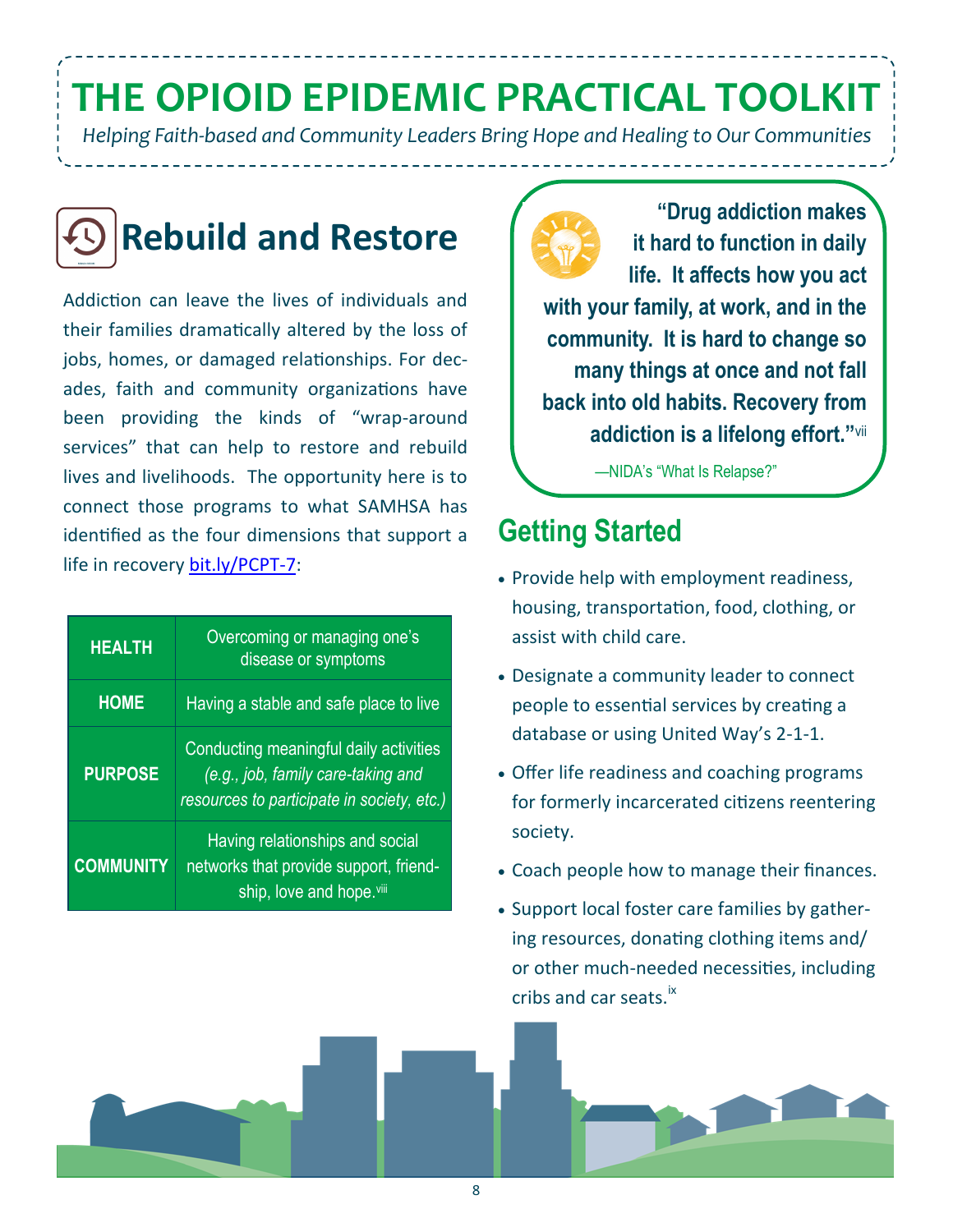*Helping Faith-based and Community Leaders Bring Hope and Healing to Our Communities*



A leader from the Boys & Girls Club of America said recently, "Children may make up 25 percent of our population, but they are 100 percent of our future."

Children exposed to abuse, neglect, mental illness, substance-use disorders in the household — or any other Adverse Childhood Experiences (ACEs) — may experience poorer health outcomes, learning problems, and are at higher risk for substance use disorders.<sup>x</sup>

In order to nurture the healthy development of future generations, we need to reduce known risk factors, elevate protective factors — such as early intervention and the support of stable and caring relationships — and implement evidencebased programs that support families and empower youth.

#### **Getting Started**

 Educate your community leaders and family members about ACEs and their impact on

future behavior and learning. Offer programs on positive parenting and mentor youth and young adults. [bit.ly/PCPT](http://bit.ly/PCPT-11)-11

- Implement the six key principles of traumainformed approaches throughout your organization. [bit.ly/PCPT](http://bit.ly/PCPT-12)-12, [bit.ly/PCPT](http://bit.ly/PCPT-13)-13
- Include the subject of substance-use disorder in your programs.
- Host faith-based recovery support programs, such as The Landing or Teen Challenge USA. Bit.ly/CR-[TheLanding](http://Bit.ly/CR-TheLanding) and [TeenChallengeUSA.com.](http://TeenChallengeUSA.com)

**"We know that what protects children from adverse experiences is nurturing parenting skills, stable family relationships, and caring adults outside the family who can serve as role models or mentors."**xi

—U.S. Surgeon Gen., VADM Jerome Adams

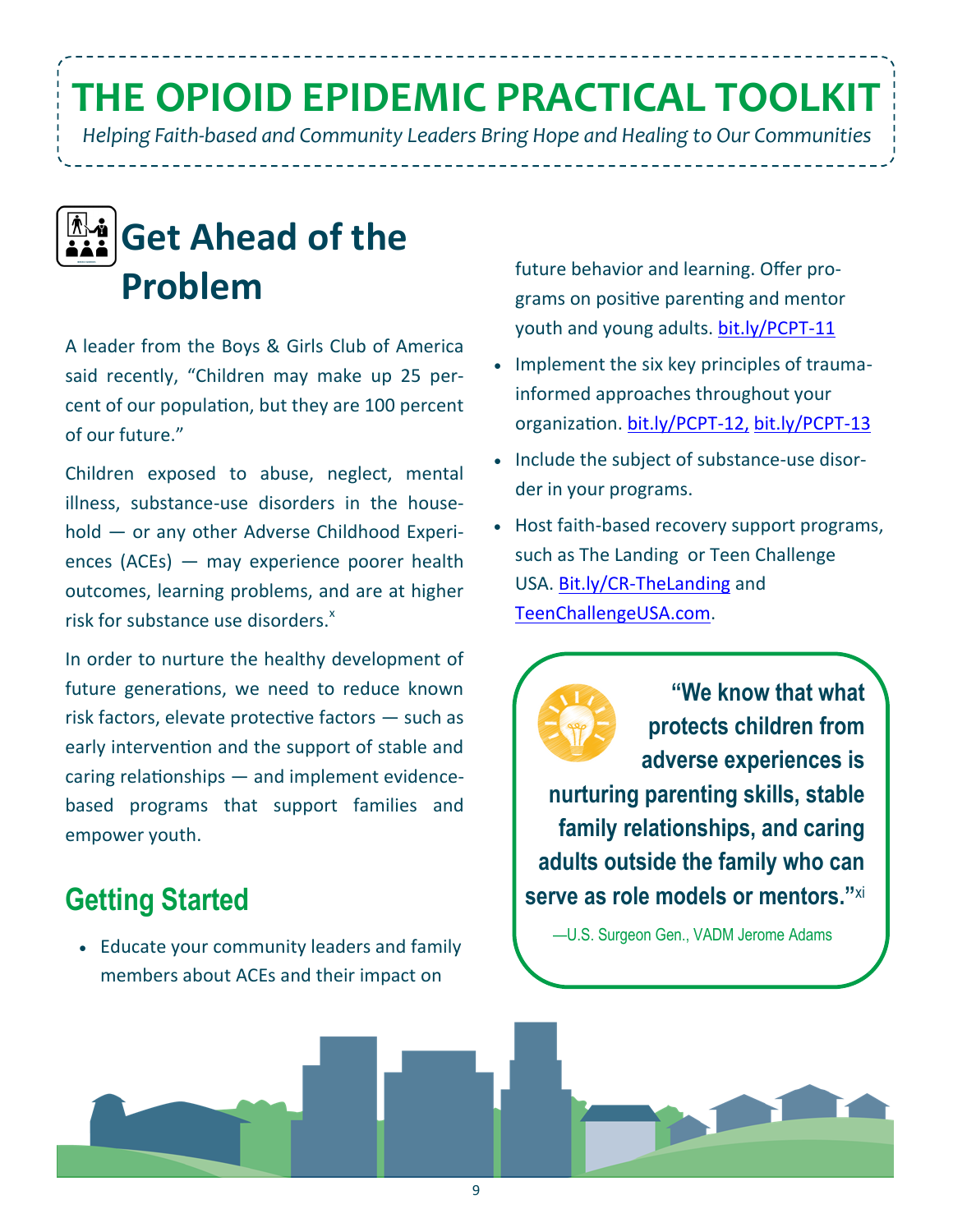*Helping Faith-based and Community Leaders Bring Hope and Healing to Our Communities*



- Create a place on your website, in your newsletters or on your social media pages that links to helpful resources, such as:
	- NIDA's "Teen Talk" website. [Teens.DrugAbuse.gov](https://teens.drugabuse.gov/)
	- Partnership for Drug-Free Kids' "Above the Influence" website. [AboveTheInfluence.com](http://www.abovetheinfluence.com/)
	- Sign up to receive the latest [Drugs & Health NIDA Blogs for](https://teens.drugabuse.gov/blog/post/lets-shatter-myths-about-drugs)  [Teens a](https://teens.drugabuse.gov/blog/post/lets-shatter-myths-about-drugs)nd share the latest blogs and videos with your community. [bit.ly/PCPT](http://bit.ly/PCPT-14)-14
- Help ensure all children and youth have access to safe, stable, nurturing relationships and environments, so people can reach their life potential.



With lives being lost daily, the opioid crisis is an "all-hands on deck" epidemic. Across the U.S., treatment professionals, law enforcement, faith communities, service providers, drug courts, schools, recreation centers, media, businesses, policy-makers, families and youth leaders are stepping forward to help contribute their time, talents, and resources to help coordinate and serve those struggling with addiction.

#### **Find Coalition Partners**

After assessing your community's needs, explore available coalition partners in your community:

- Visit the Community Anti-Drug Coalitions of America. [CADCA.org](http://www.cadca.org)
- Contact your regional public health department, HHS Regional Offices or SAMHSA Regional Offices. [bit.ly/PCPT](http://bit.ly/PCPT-15)-15 and [bit.ly/PCPT](http://bit.ly/PCPT-16)-16

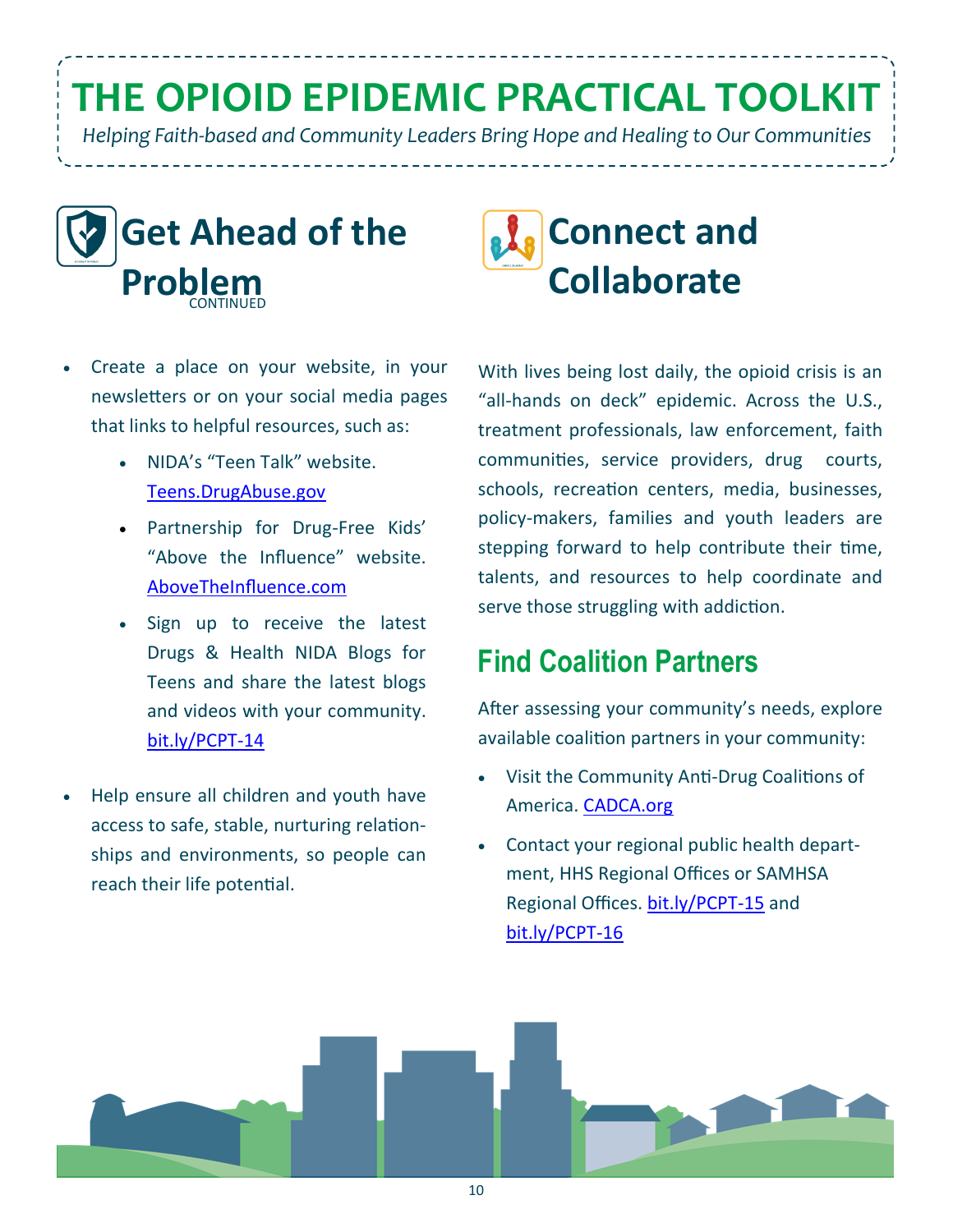*Helping Faith-based and Community Leaders Bring Hope and Healing to Our Communities*



 Connect with diverse partners to establish collaborative, cross-cultural, and comprehensive substance-abuse prevention efforts.

#### **Getting Started**

- **Lend Your Organization's Health "Assets":** Whether you have space for a support group to meet, can hold or host educational forums, coordinate volunteers to help transport people to treatment and recovery support services, or help with job interviews, your community's contribution is an essential element to the recovery journey of any individual or their family.
- **Review SAMHSA's toolkit**, "One Voice, One Community: Building Strong and Effective Partnerships Among Community and Faith Organizations." [bit.ly/PCPT](http://bit.ly/PCPT-17)-17



**"No single organization or person can address the multitude of services needed to help people affected by mental health or substance use conditions. …** 

**"The best sources are the people who live, serve and work in the community and the best results are often seen when they undertake such action together."**xii

— SAMHSA's "One Voice, One Community "

- Recognize National Observances:
	- **National Prevention Week**  May 13-19, 2018 [SAMHSA.Gov/Prevention](https://www.samhsa.gov/prevention-week)-Week
	- **National Recovery Month** September 2018 R[ecoveryMonth.gov](https://recoverymonth.gov/)

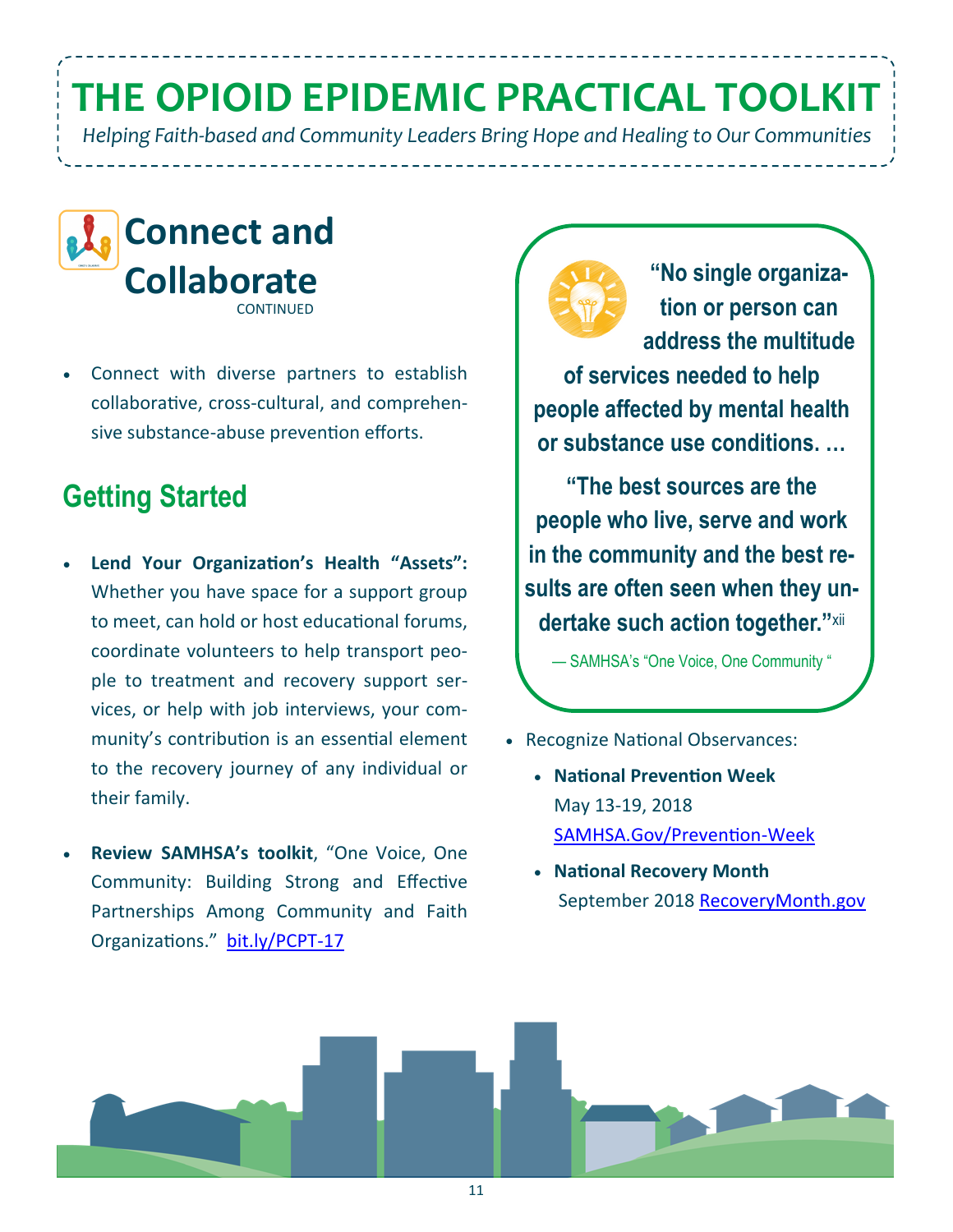*Helping Faith-based and Community Leaders Bring Hope and Healing to Our Communities*

## **Federal Resources — General**

The following are opioid-related resources from the Substance Abuse and Mental Health Services Administration (SAMHSA), the Centers for Disease Control and Prevention (CDC), the National Institute for Drug Abuse (NIDA) and other HHS divisions.

| <b>RESOURCE</b>                                               | <b>DESCRIPTION</b>                                                                                                                                                                                  |
|---------------------------------------------------------------|-----------------------------------------------------------------------------------------------------------------------------------------------------------------------------------------------------|
| <b>Opioid Overdose Preven-</b>                                | Visit the "Facts for Community Members" and "Safety Advice for                                                                                                                                      |
| tion Toolkit (SAMHSA)                                         | Patient and Family Members" sections of this kit. Download them                                                                                                                                     |
| bit.ly/PCPT-18                                                | to share with your community. bit.ly/PCPT-19 and bit.ly/PCPT-20                                                                                                                                     |
| "Decisions in Recovery:                                       | SAMHSA's handbook for anyone seeking timely help or information                                                                                                                                     |
| <b>Treatment for Opioid Use</b>                               | about cutting down or cutting out narcotics, prescription pain                                                                                                                                      |
| Disorder" bit.ly/PCPT-21                                      | medications, heroin and/or other opioid drugs.                                                                                                                                                      |
| "Step-by-Step" Guides                                         | These NIDA guides walk families through decision points and offer                                                                                                                                   |
| bit.ly/PCPT-22                                                | rich lists of resources.                                                                                                                                                                            |
| <b>Opioid Basics (CDC)</b><br>bit.ly/PCPT-23                  | Important information regarding the opioid epidemic that's designed<br>for non-health professionals and ideal for community and faith-based<br>organizations. Includes helpful commonly-used terms. |
| <b>Q&amp;A on Naloxone</b>                                    | NIDA information for community leaders on potentially lifesaving drugs                                                                                                                              |
| bit.ly/PCPT-24                                                | and how they are being administered.                                                                                                                                                                |
| "Signs of Substance Abuse<br>and Addiction"<br>bit.ly/PCPT-25 | NIDA's "Easy to Read Drug Facts." Great for faith-based and<br>community leaders to download and share. bit.ly/PCPT-26                                                                              |

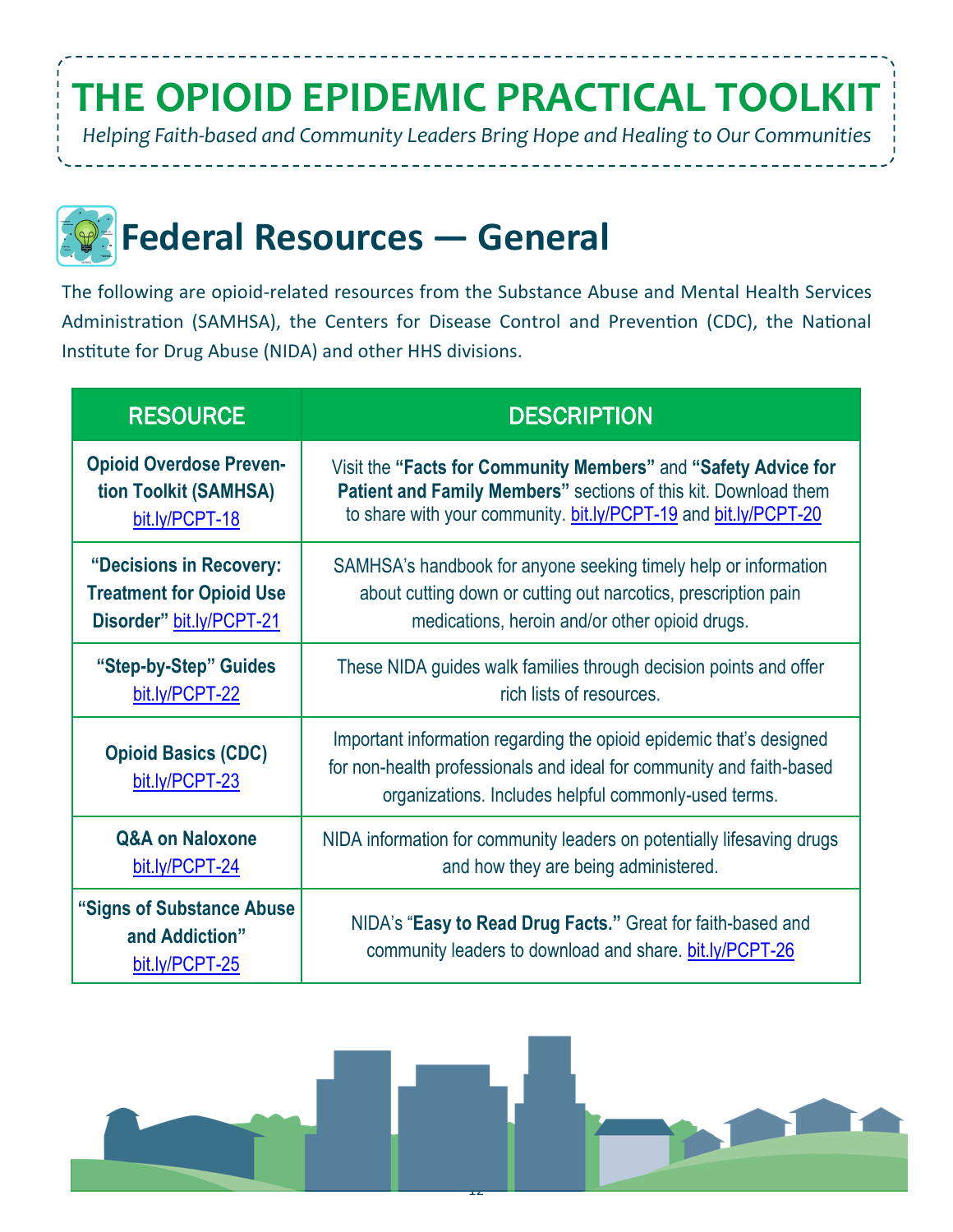*Helping Faith-based and Community Leaders Bring Hope and Healing to Our Communities*



| <b>RESOURCE</b>                                                                          | <b>DESCRIPTION</b>                                                                                                                                                                                                                                               |
|------------------------------------------------------------------------------------------|------------------------------------------------------------------------------------------------------------------------------------------------------------------------------------------------------------------------------------------------------------------|
| "Pathways to Safer Opioid<br>Use" Health.gov/HCQ/Training<br>-Pathways                   | Health.gov shows how to engage the medical system more<br>proactively by using this interactive tool. Designed for<br>health professionals.                                                                                                                      |
| <b>Guideline Resources:</b><br>"Patient and Partner Tools"<br>bit.ly/PCPT-27             | These CDC tools help patients and doctors chose treatment options<br>after the risks and benefits are carefully considered.                                                                                                                                      |
| "Safer, More Effective Pain<br>Management"<br>bit.ly/PCPT-28                             | A CDC resource to inform providers' ability to offer safer, more<br>effective pain management and supports clinical decision making<br>about prescribing opioids.                                                                                                |
| <b>Substance Abuse</b><br><b>Treatment Helpline:</b><br>1-800-662-HELP<br>bit.ly/PCPT-29 | A confidential, free service from SAMHSA — along with referrals to<br>local treatment facilities, support groups, and community-based<br>organizations - that is available to individuals and family members<br>facing substance abuse and mental health issues. |
| <b>Behavioral Health Treatment</b><br><b>Services Locator</b><br>bit.ly/PCPT-30          | A robust resource from SAMHSA that helps to find a local substance<br>abuse treatment facility.                                                                                                                                                                  |
| <b>Find a Community</b><br><b>Health Center</b><br>FindAHealthCenter.HRSA.gov            | HRSA's Community Health Centers are poised to spot someone<br>dealing with opioid addiction and help patients coordinate their care.                                                                                                                             |

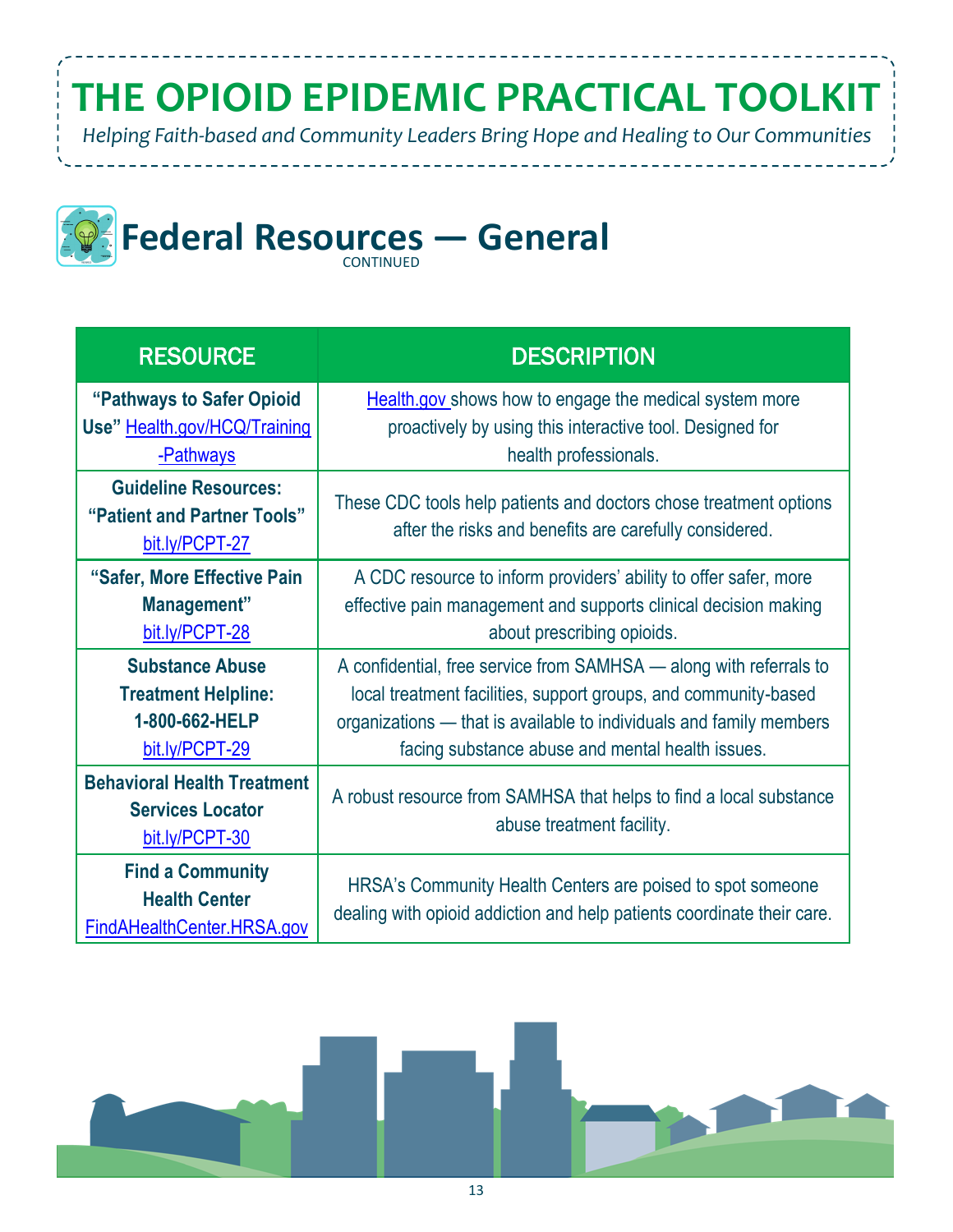*Helping Faith-based and Community Leaders Bring Hope and Healing to Our Communities*



# **Federal Resources – Youth and Family**

| <b>RESOURCE</b>                                                                                                | <b>DESCRIPTION</b>                                                                                                                                             |
|----------------------------------------------------------------------------------------------------------------|----------------------------------------------------------------------------------------------------------------------------------------------------------------|
| "Teen Talk"<br>Teens.DrugAbuse.gov                                                                             | Learn about teen drug use and the brain. This NIDA website<br>features videos, games, blog posts and much more!                                                |
| "Easy-to-Read Drug Facts"<br>EasyRead.DrugAbuse.gov                                                            | Videos, such as "Anyone Can Become Addicted to Drugs" and<br>"Why are Drugs so Hard to Quit?" provide critical information<br>in an easy-to-understand format. |
| "What to Do If Your Teen or<br><b>Young Adult Has a Problem</b><br>with Drugs?" bit.ly/PCPT-31                 | NIDA answers timely questions about teens and substance<br>abuse. Helpful content to share with families and individuals in<br>your community.                 |
| "Family Checkup:<br><b>Positive Parenting Prevents</b><br><b>Drug Abuse"</b><br>DrugAbuse.Gov/Family-Checkup   | NIDA's five questions highlight key parenting skills that are<br>important in preventing the initiation and progression of drug<br>use among youth.            |
| <b>Health Library of Federal</b><br><b>Adolescent Health Resources</b><br>on Substance Abuse<br>bit.ly/PCPT-32 | Office of Adolescent Health's comprehensive library of federal<br>resources on adolescent substance abuse, including the abuse<br>of prescription drugs.       |
| <b>Partnership at DrugFree.org</b><br>DrugFree.org                                                             | Resources for parents or other caregivers looking for information<br>and strategies to prevent, or stop, illicit drug use by adolescents.                      |

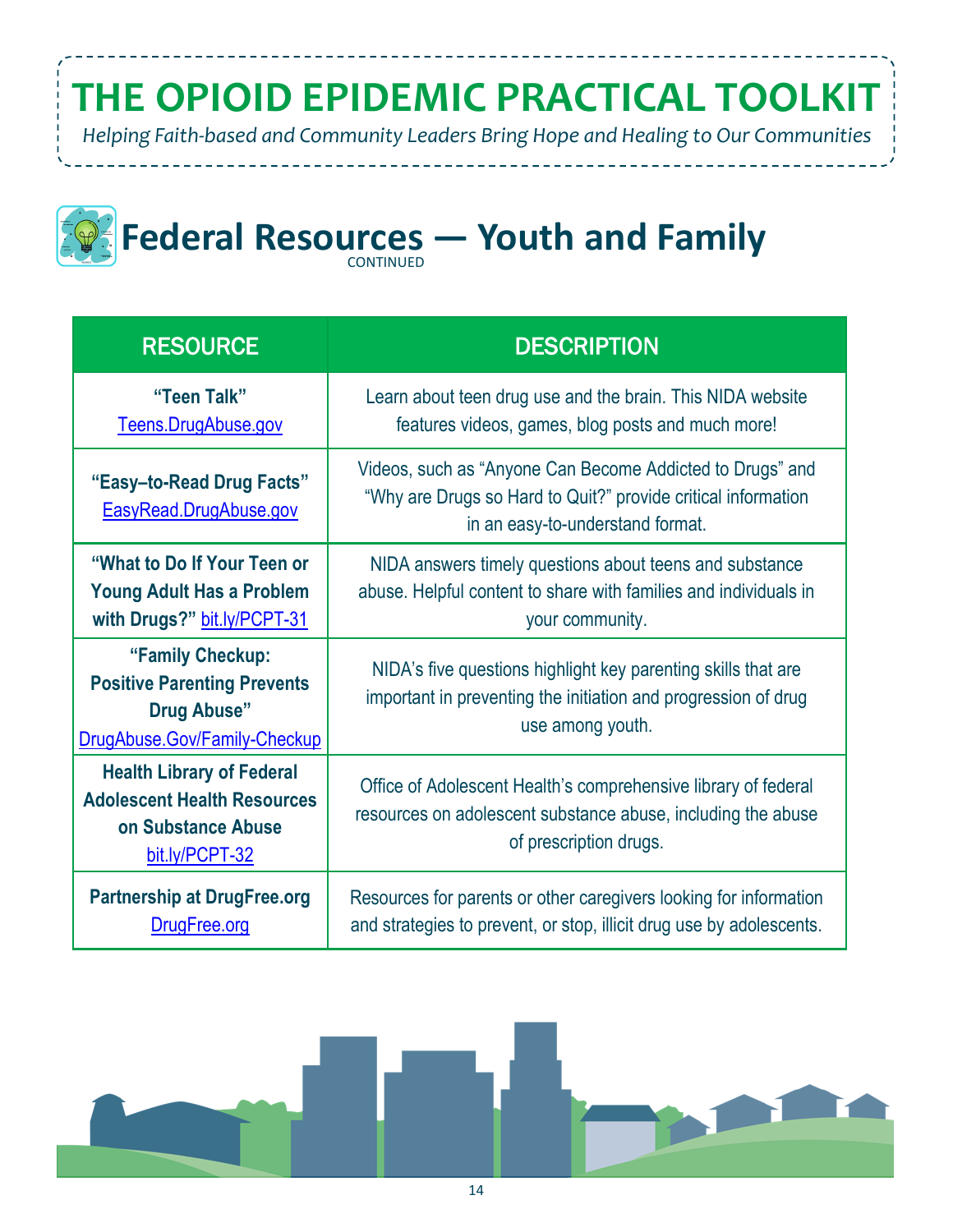*Helping Faith-based and Community Leaders Bring Hope and Healing to Our Communities*



# **Federal Resources – Youth and Family**

| <b>RESOURCE</b>                                                                                | <b>DESCRIPTION</b>                                                                                                                                                                                                                  |
|------------------------------------------------------------------------------------------------|-------------------------------------------------------------------------------------------------------------------------------------------------------------------------------------------------------------------------------------|
| <b>Get Smart About Drugs</b><br>GetSmartAboutDrugs.com                                         | An online DEA resource for parents.                                                                                                                                                                                                 |
| "Growing up Drug Free: A<br><b>Parent's Guide to Prevention"</b><br>bit.ly/PCPT-33             | A joint effort between the U.S. Departments of Justice and<br>Education that provides information and research specifically<br>for parents on why kids use drugs and how parents can be<br>involved in helping them stay drug free. |
| "Above the Influence"<br>AboveTheInfluence.com                                                 | The adolescent-geared website from the Office of<br>National Drug Control Policy (ONDCP).                                                                                                                                           |
| "Talk: They Will Hear You"<br>bit.ly/PCPT-34                                                   | Prepare for one of the most important conversations you<br>may ever have with your kids about underage drinking using<br>SAMHSA's helpful app.                                                                                      |
| <b>National Children's</b><br><b>Mental Health Awareness Day</b><br><b>SAMHSA.gov/Children</b> | This yearly awareness campaign focuses on the importance<br>of emphasizing positive mental health as part of a<br>child's overall development.                                                                                      |

Finally, the Partnership Center would like to extend a special thanks to Pastor Greg Delany (Ohio) and Rev. Jeff Allen (W. Virginia) for their innovative leadership, as well as for generously sharing their insights on how faith and community leaders can play an active and instrumental role during this current national health crisis.